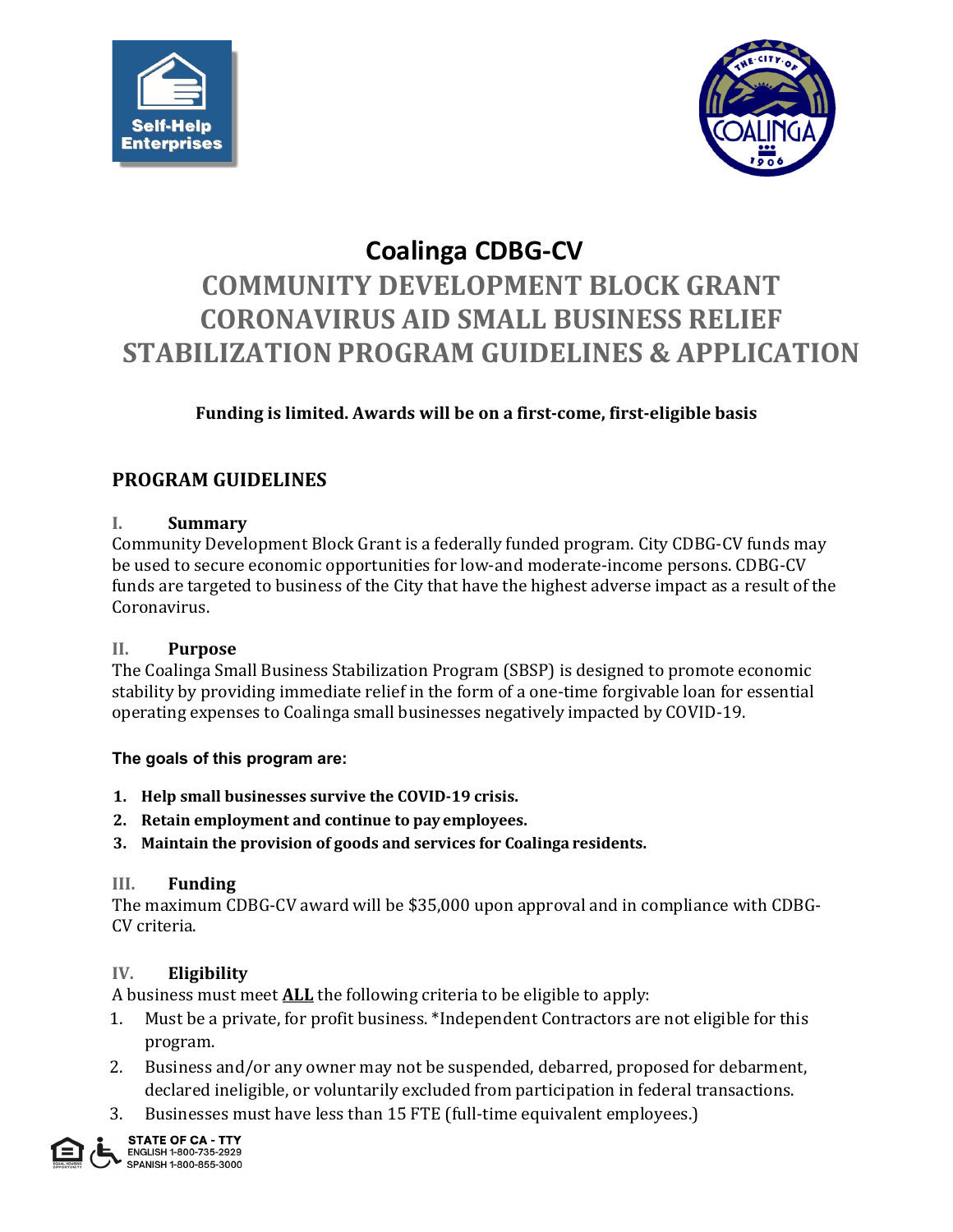- 4. The business must have a physical storefront establishment within Coalinga's city limits.
- 5. Businesses must have a current Coalinga business license or bring current as a result of assistance.
- 6. The business must have experienced a negative impact due to COVID-19, by certifying that the business has experienced at least a 25% reduction in revenue since March 1, 2020 and that grant proceeds will be used for allowable expenses under the Federal CDBG-CV Act guidelines. Applicant business cannot have any unremedied City Code violations.
- 7. No national chains. National chains are defined as franchises/for-profit corporations; except in the case where the franchisee or brand has a Coalinga-based owner.
- 8. Operating **as a business since January 2019**.
- 9. Business may **NOT** be delinquent in State and/or Federal licensing and filings.

If CDBG-CV funds are awarded to a business, the business must meet the following requirement:

- 1. Business will create/retain at least **one full-time or full-time equivalent (40 hours/week) low or moderate-income permanent job (LMI Job) within 12 months.** Moderate-income means less than or equal to 80% of the Area Median Income (AMI). See Section 4 of the application for income and details on how to meet the HUD National Objective for jobs.
- 2. If business is retaining LMI job(s) business must demonstrate clear objective evidence that permanent LMI job(s) would be lost without CDBG-CV assistance.
- 3. For each job determined to benefit low and moderate *[income](https://www.law.cornell.edu/definitions/index.php?width=840&height=800&iframe=true&def_id=31ea9a12a77cf51b82fe3b9f8fd09d10&term_occur=999&term_src=Title:24:Subtitle:B:Chapter:V:Subchapter:C:Part:570:Subpart:J:570.506)* persons based on the creation of jobs, the [business](https://www.law.cornell.edu/definitions/index.php?width=840&height=800&iframe=true&def_id=5f47e0eacc36125d40b57e3eb1927572&term_occur=999&term_src=Title:24:Subtitle:B:Chapter:V:Subchapter:C:Part:570:Subpart:J:570.506) owner shall provide the documentation described in either paragraph (i) or (ii) of this section as required by 24 CGR Part 570.506(b)(5).

| <b>2020 CDBG Income Limits</b> |        |        |        |        |        |        |        |        |  |  |
|--------------------------------|--------|--------|--------|--------|--------|--------|--------|--------|--|--|
| <b>Area Median Income</b>      |        |        | 3      | 4      |        | 6      |        | 8      |  |  |
| Very Low-Income 30%            | 14.700 | 16,800 | 18,900 | 20,950 | 22.650 | 24.350 | 26.000 | 27,700 |  |  |
| Low Income 60%                 | 29,400 | 33,600 | 37,800 | 41,940 | 45.300 | 48.660 | 52.020 | 55,380 |  |  |
| Moderate Income 80%            | 39,150 | 44.750 | 50.350 | 55,900 | 60.400 | 64.850 | 69.350 | 73,800 |  |  |

**(i)** Where the [recipient](https://www.law.cornell.edu/definitions/index.php?width=840&height=800&iframe=true&def_id=5f47e0eacc36125d40b57e3eb1927572&term_occur=999&term_src=Title:24:Subtitle:B:Chapter:V:Subchapter:C:Part:570:Subpart:J:570.506) chooses to document that at least 51 percent of the jobs will be available to low and moderate [income](https://www.law.cornell.edu/definitions/index.php?width=840&height=800&iframe=true&def_id=31ea9a12a77cf51b82fe3b9f8fd09d10&term_occur=999&term_src=Title:24:Subtitle:B:Chapter:V:Subchapter:C:Part:570:Subpart:J:570.506) persons, documentation for each assisted business shall include:

**(A)** A copy of a written agreement containing:

*(1)* A commitment by the business that it will make at least 51 percent of the jobs available to low and moderate [income](https://www.law.cornell.edu/definitions/index.php?width=840&height=800&iframe=true&def_id=31ea9a12a77cf51b82fe3b9f8fd09d10&term_occur=999&term_src=Title:24:Subtitle:B:Chapter:V:Subchapter:C:Part:570:Subpart:J:570.506) persons and will provide training for any of those jobs requiring special skills or education;

*(2)* A listing by job title of the permanent jobs to be created indicating which jobs will be available to low and moderate [income](https://www.law.cornell.edu/definitions/index.php?width=840&height=800&iframe=true&def_id=31ea9a12a77cf51b82fe3b9f8fd09d10&term_occur=999&term_src=Title:24:Subtitle:B:Chapter:V:Subchapter:C:Part:570:Subpart:J:570.506) persons, which jobs require special skills or education, and which jobs are part-time, if any; and

*(3)* A description of actions to be taken by the [recipient](https://www.law.cornell.edu/definitions/index.php?width=840&height=800&iframe=true&def_id=5f47e0eacc36125d40b57e3eb1927572&term_occur=999&term_src=Title:24:Subtitle:B:Chapter:V:Subchapter:C:Part:570:Subpart:J:570.506) and business to ensure that low and moderate [income](https://www.law.cornell.edu/definitions/index.php?width=840&height=800&iframe=true&def_id=31ea9a12a77cf51b82fe3b9f8fd09d10&term_occur=999&term_src=Title:24:Subtitle:B:Chapter:V:Subchapter:C:Part:570:Subpart:J:570.506) persons receive first consideration for those jobs.

**(B)** A listing by job title of the permanent jobs filled, and which jobs of those were available to low and moderate [income](https://www.law.cornell.edu/definitions/index.php?width=840&height=800&iframe=true&def_id=31ea9a12a77cf51b82fe3b9f8fd09d10&term_occur=999&term_src=Title:24:Subtitle:B:Chapter:V:Subchapter:C:Part:570:Subpart:J:570.506) persons, and a description of how first consideration was given to such persons for those jobs. The description shall include what hiring process was used; which low and moderate [income](https://www.law.cornell.edu/definitions/index.php?width=840&height=800&iframe=true&def_id=31ea9a12a77cf51b82fe3b9f8fd09d10&term_occur=999&term_src=Title:24:Subtitle:B:Chapter:V:Subchapter:C:Part:570:Subpart:J:570.506) persons were interviewed for a particular job; and which low and moderate <u>[income](https://www.law.cornell.edu/definitions/index.php?width=840&height=800&iframe=true&def_id=31ea9a12a77cf51b82fe3b9f8fd09d10&term_occur=999&term_src=Title:24:Subtitle:B:Chapter:V:Subchapter:C:Part:570:Subpart:J:570.506)</u> persons were hired.<br>ENGLISH 1-800-735-2929<br>ENGLISH 1-800-735-2929

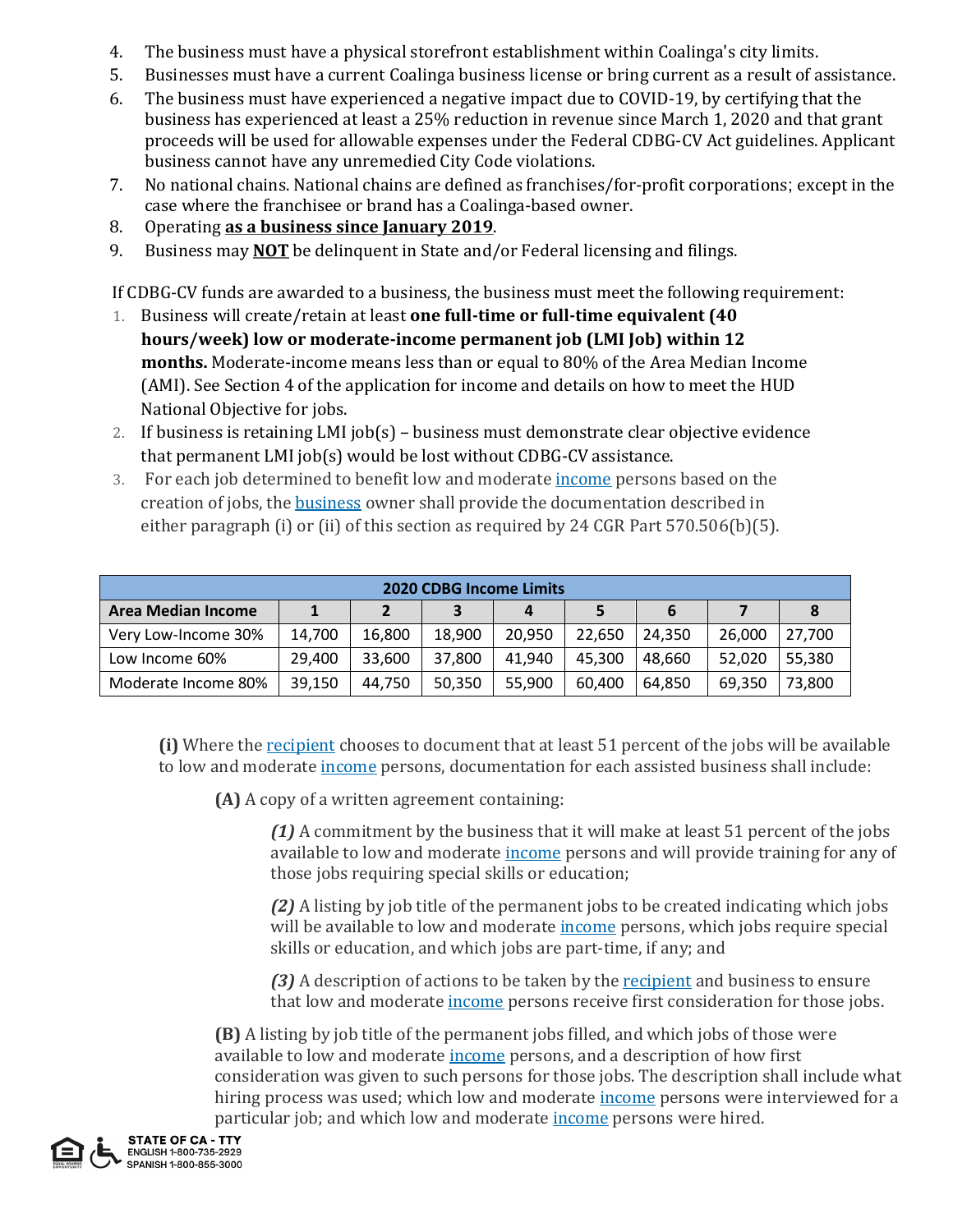**(ii)** Where the [recipient](https://www.law.cornell.edu/definitions/index.php?width=840&height=800&iframe=true&def_id=5f47e0eacc36125d40b57e3eb1927572&term_occur=999&term_src=Title:24:Subtitle:B:Chapter:V:Subchapter:C:Part:570:Subpart:J:570.506) chooses to document that at least 51 percent of the jobs will be held by low and moderate [income](https://www.law.cornell.edu/definitions/index.php?width=840&height=800&iframe=true&def_id=31ea9a12a77cf51b82fe3b9f8fd09d10&term_occur=999&term_src=Title:24:Subtitle:B:Chapter:V:Subchapter:C:Part:570:Subpart:J:570.506) persons, documentation for each assisted business shall include:

**(A)** A copy of a written agreement containing:

*(1)* A commitment by the business that at least 51 percent of the jobs, on a fulltime equivalent basis, will be held by low and moderate [income](https://www.law.cornell.edu/definitions/index.php?width=840&height=800&iframe=true&def_id=31ea9a12a77cf51b82fe3b9f8fd09d10&term_occur=999&term_src=Title:24:Subtitle:B:Chapter:V:Subchapter:C:Part:570:Subpart:J:570.506) persons; and

*(2)* A listing by job title of the permanent jobs to be created, identifying which are part-time, if any.

**(B)** A listing by job title of the permanent jobs filled and which jobs were initially held by low and moderate [income](https://www.law.cornell.edu/definitions/index.php?width=840&height=800&iframe=true&def_id=31ea9a12a77cf51b82fe3b9f8fd09d10&term_occur=999&term_src=Title:24:Subtitle:B:Chapter:V:Subchapter:C:Part:570:Subpart:J:570.506) persons; and

**(C)** For each such low and moderate [income](https://www.law.cornell.edu/definitions/index.php?width=840&height=800&iframe=true&def_id=31ea9a12a77cf51b82fe3b9f8fd09d10&term_occur=999&term_src=Title:24:Subtitle:B:Chapter:V:Subchapter:C:Part:570:Subpart:J:570.506) person hired, the size and annual [income](https://www.law.cornell.edu/definitions/index.php?width=840&height=800&iframe=true&def_id=31ea9a12a77cf51b82fe3b9f8fd09d10&term_occur=999&term_src=Title:24:Subtitle:B:Chapter:V:Subchapter:C:Part:570:Subpart:J:570.506) of the person's [family](https://www.law.cornell.edu/definitions/index.php?width=840&height=800&iframe=true&def_id=be6bf21fb6e802a6caa6a65a99a9e110&term_occur=999&term_src=Title:24:Subtitle:B:Chapter:V:Subchapter:C:Part:570:Subpart:J:570.506) prior to the person being hired for the job.

4. If funds are used for Capital Improvements, applicants must comply with 2 CFR part 200, subpart D and Federal labor compliance standards.

## **V. Terms**

Loan will be forgiven over a one-year period as the business meets the required LMI job creation/retention requirement as outlined in the written agreement.

## **VI. Eligible Uses (CDBG-CV funds can be used for):**

Rent Mortgage Utilities Payroll Other operating expenses Purchase of Furniture, fixtures and equipment required to operate under COVID requirements. Capital Improvements for modifications required to address COVID related impacts (drive thru, curbside pickup, no touch entries

### **VII. Ineligible Uses (CDBG-CV funds cannot be used for):**

Loan Payments to Small Business Assoc. (SBA) Governmental Uses or Expenses Political Activities Personal Property Savings

### **VIII. Application Process**

Applicants must complete and submit a funding application to Self-Help Enterprises (SHE). Applications will be reviewed on a first-come, first-eligible served basis. All required supporting documentation **MUST** be submitted with completed application in order to be considered for CDBG-CV funding.

Applicants will be notified of their application's approval or rejection and funding amount, by Self-Help Enterprises staff. Amount of funding awarded to a business will be based on need. Once program funding is exhausted, other qualified applicants will be placed on a waiting list if/when additional funds become available.

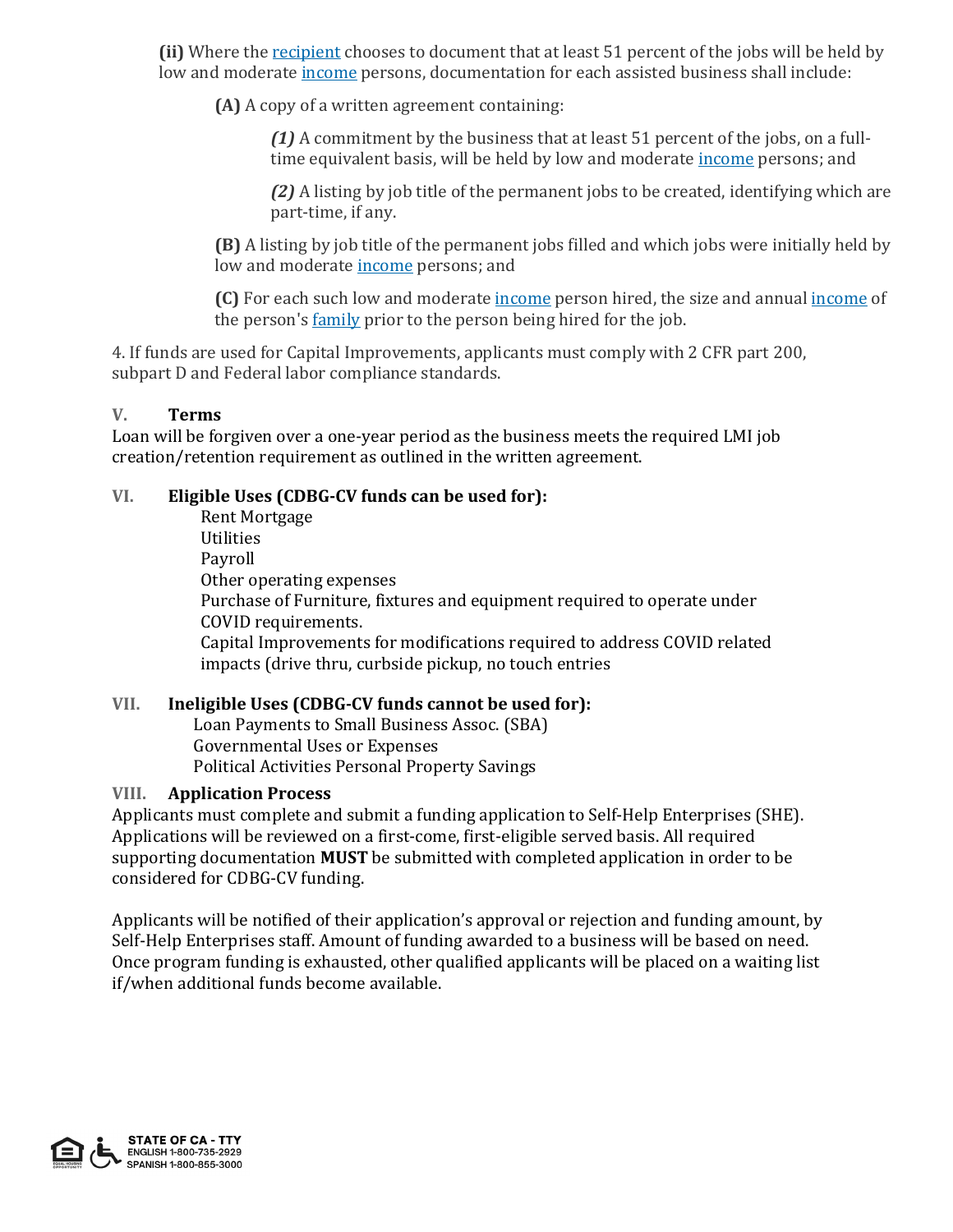### **\*\*REQUIRED DOCUMENTS\*\***

**You will not be able to leave and return to your application. Ensure you have the following documents ready to upload before beginning this form:**

**(1) Business License**

**(2) Proof of Insurance**

**(3) Financial Statement that includes (a) Income Statement, (b) Balance Sheet, (c)**

**Statement of Cash Flows**

**(4) Current signed IRS Tax Return**

## **You will also need the following information to fill out the form: DUNS number, and Tax ID/EIN**

## **IX. Review Process**

The following priorities will be considered when awarding funds:

- The business provides jobs to low-income individuals.
- The number of jobs that the business sustains during a normal business cycle (pre COVID-19 levels).
- The business demonstrates that it has lost a significant share (25% or more) of revenue due to the COVID-19 pandemic.
- The business demonstrates a strong chance of remaining open post COVID-19.
- Duplication of benefits statement
- Ethnicity/race demographics for federal reports
- Documentation of all client expenses
- All eligibility criteria have been met.

# **X. Nondiscrimination and Inclusion**

Title VI of the Civil Rights Act of 1964 requires that, "No person shall, on the grounds of race, color or national origin, be excluded from participation in, be denied the benefits of, or be subjected to discrimination under any program or activity receiving federal financial assistance." We strongly encourage under-represented and non-English speaking families in your community have a fair chance of receiving assistance. Steps could include:

- Working with service providers that serve primarily race and ethnic minority groups to announce the availability of assistance to hard-to-reach residents.
- Allowing non-English speaking residents a fair amount of time to apply and gather the necessary documentation and providing translation or other language support.
- Accessin[g COVID-19 racial equality and social justice](https://www.racialequitytools.org/fundamentals/resource-lists/resources-addressing-covid-19-with-racial-equity-lens) resources.

## **XI. Outreach and Marketing**

All outreach efforts will be done in accordance with state and federal fair lending regulations to assure nondiscriminatory treatment, outreach and access to the Program. No person shall, on the grounds of age, ancestry, color, creed, physical or mental disability or handicap, marital or familial status, medical condition, national origin, race, religion, gender or sexual orientation be excluded, denied benefits or subjected to discrimination under the Program. The Sponsor will ensure that all persons, including those qualified individuals with handicaps, have access to the Program.

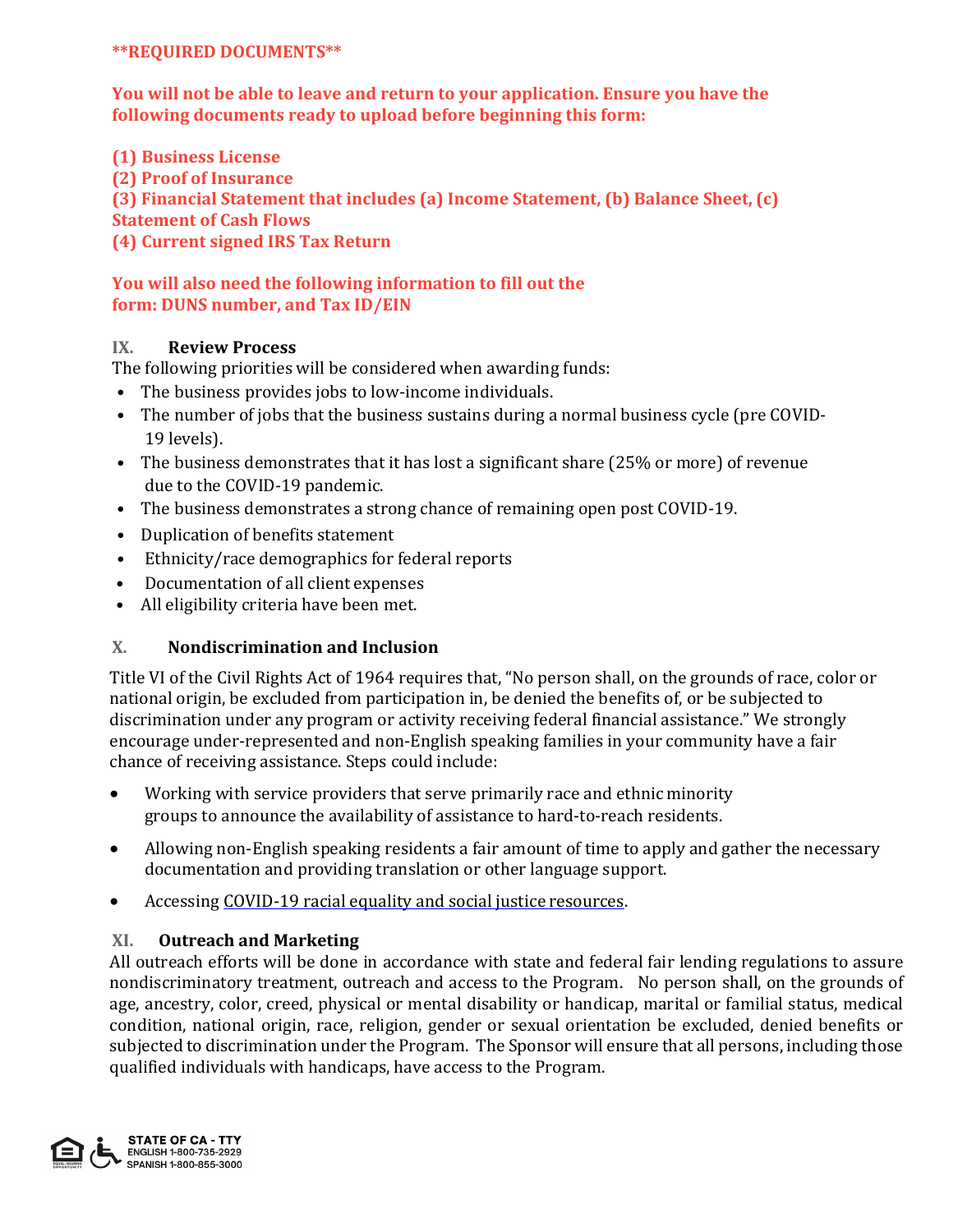The Fair Lending and Accessibility logos will be placed on all outreach materials. Fair business marketing actions will be based upon a characteristic analysis comparison (census data may be used) of the Program's eligible area compared to the ethnicity of the population served by the Program (includes, separately, all applications given out and those receiving assistance) and an explanation of any underserved segments of the population. This information is used to show that protected classes (age, gender, ethnicity, race, and disability) are not being excluded from the Program. Flyers or other outreach materials, in English and any other language that is the primary language of a significant portion of the area residents, will be widely distributed in the Program-eligible area and will be provided to any local social service agencies.

Section 504 of the Rehabilitation Act of 1973 prohibits the exclusion of an otherwise qualified individual, solely by reason of disability, from participation under any program receiving Federal funds. The Program Sponsor will take appropriate steps to ensure effective communication with disabled housing applicants, residents and members of the public.

## **XII. Required Reports**

# **A. Financial Reports**

CDBG grants must be administered on a reimbursement basis. To request a monthly reimbursement, Subrecipient must submit the following items:

- Invoice
- General ledger of CDBG expenses
- Timesheets
	- o *Timesheets must:*
		- Discern between hours charged and not charged to CDBG
		- Approved and signed by a supervisor.
- Mileage claims if applicable
	- o *Mileage claims must:*
		- Indicate employee name, travel dates, departure and destination addresses, and mileage claim amounts.
		- Approved and signed by a supervisor.
		- Travel dates must coincide with CDBG timesheet dates.
- CDBG supplies invoices

## **A. Program Reports**

Monthly program reports shall include the following items:

- Performance Tracker Report
- Monthly narrative highlighting progress in meeting objectives

Please submit financial and program reports to Shannon Jensen at sjensen@coalinga.com by the 10<sup>th</sup> of each month.

# **B. RECORD KEEPING**

- 1. Client files must contain the following items:
	- a. Intake application
	- b. Current proof of income for ALL household members 18 and older *or* primary

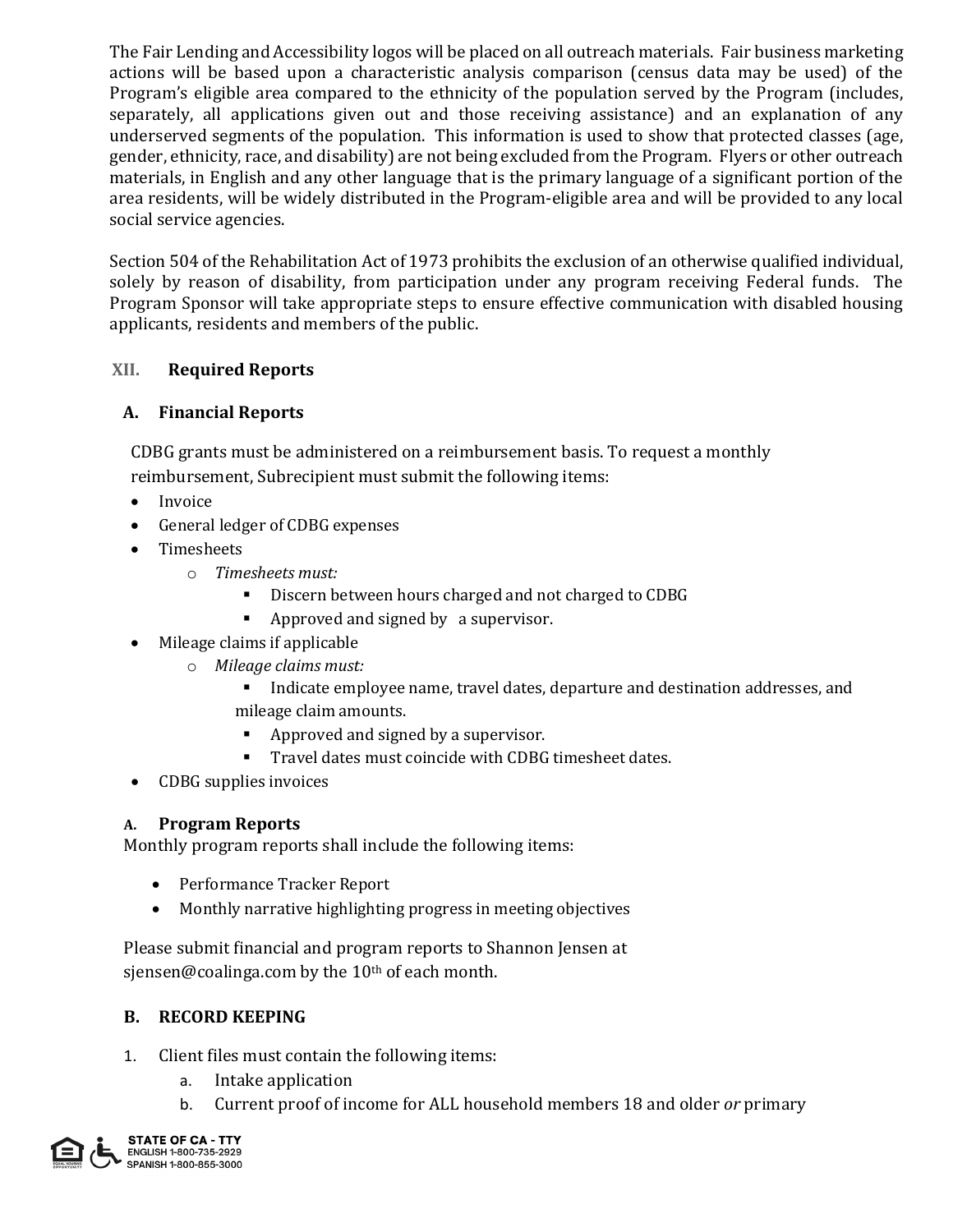client presumed LMI supporting documentation

- c. Proof of hardship related to COVID-19
- d. Duplication of benefits statement
- e. Ethnicity/race demographics for federal reports
- f. Documentation of all client expenses
- g. Business assistance use of funds documentation

# **C. Retention Period**

All CDBG files must be maintained for a *minimum of five (5) years* after the completion of the program, in order to allow access for audit and public examination. The retention period starts when the final expenditure report is submitted. If any litigation, claim, or audit is started before the expiration of the 5- year period, the records must be retained until all litigation, claims or audit findings involving the records have been resolved and final action taken.

**Guidelines and Application are available at: [www.selfhelpenterprises.org](http://www.selfhelpenterprises.org/)**

**Complete applications should be submitted to: Self-Help Enterprises [CovidRelief@selfhelpenterprises.org](mailto:CovidRelief@selfhelpenterprises.org) or P.O. Box 6520, Visalia, CA 93291**

**Questions should be directed to Tara Carter (559) 802-1669 or tarac@selfhelpenterprises.org**

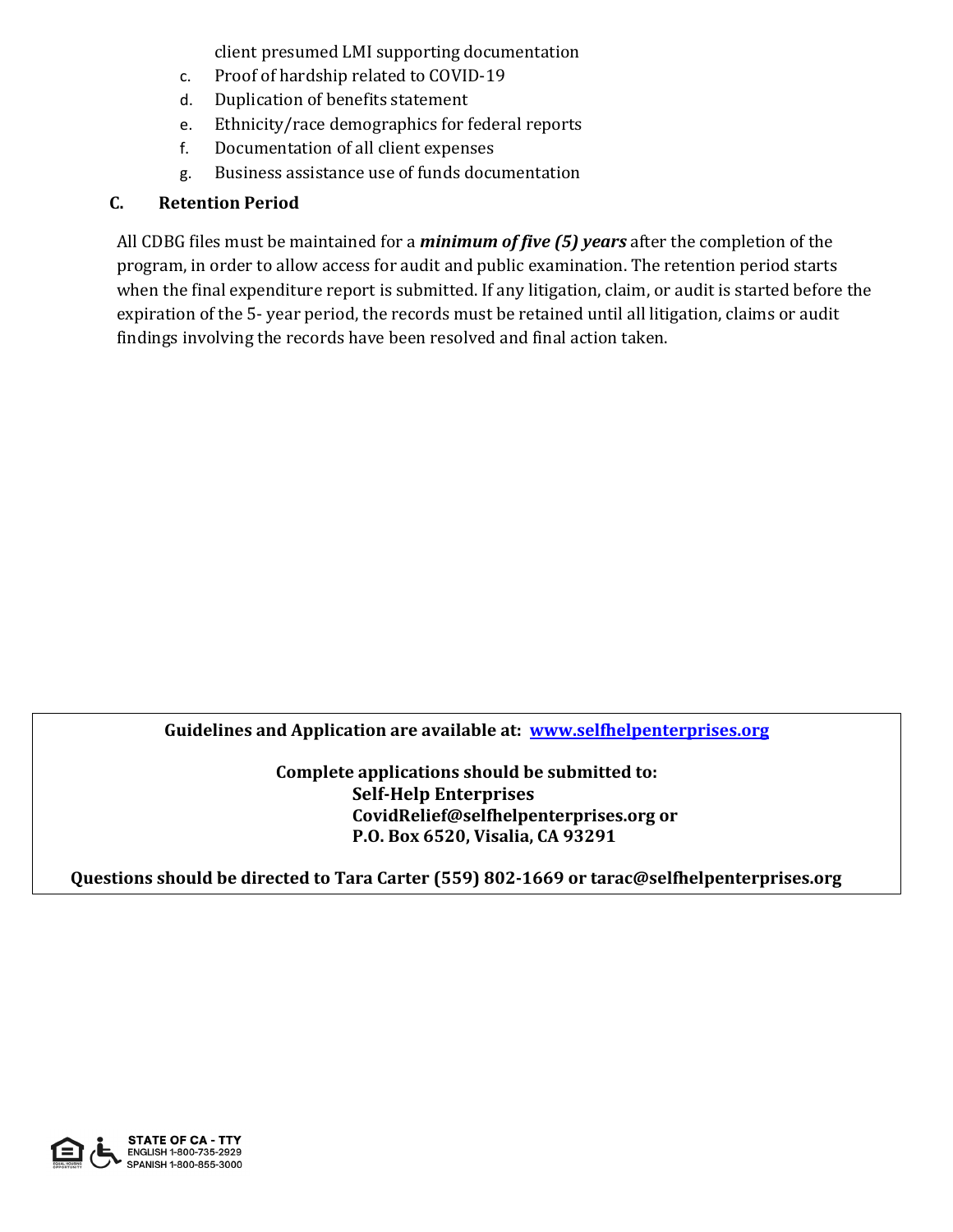



# **City of Coalinga CDBG-CV**

# **Small Business Stabilization Loan Application**

| <b>1. BUSINESS INFORMATION</b>                                                                                                                                                                                                                                                                                                                                                                   |                                                                                                                                                                                                                                                                                                                                                                                                                                                                                                                                                     |
|--------------------------------------------------------------------------------------------------------------------------------------------------------------------------------------------------------------------------------------------------------------------------------------------------------------------------------------------------------------------------------------------------|-----------------------------------------------------------------------------------------------------------------------------------------------------------------------------------------------------------------------------------------------------------------------------------------------------------------------------------------------------------------------------------------------------------------------------------------------------------------------------------------------------------------------------------------------------|
|                                                                                                                                                                                                                                                                                                                                                                                                  |                                                                                                                                                                                                                                                                                                                                                                                                                                                                                                                                                     |
|                                                                                                                                                                                                                                                                                                                                                                                                  |                                                                                                                                                                                                                                                                                                                                                                                                                                                                                                                                                     |
|                                                                                                                                                                                                                                                                                                                                                                                                  | Business Address: National Accounts of the Contract of the Contract of the Contract of the Contract of the Contract of the Contract of the Contract of the Contract of the Contract of the Contract of the Contract of the Con                                                                                                                                                                                                                                                                                                                      |
|                                                                                                                                                                                                                                                                                                                                                                                                  | City/State/Zip: example and the state of the state of the state of the state of the state of the state of the state of the state of the state of the state of the state of the state of the state of the state of the state of                                                                                                                                                                                                                                                                                                                      |
|                                                                                                                                                                                                                                                                                                                                                                                                  | Business Owner Address: 2008 and 2008 and 2008 and 2008 and 2008 and 2008 and 2008 and 2008 and 2008 and 2008                                                                                                                                                                                                                                                                                                                                                                                                                                       |
|                                                                                                                                                                                                                                                                                                                                                                                                  |                                                                                                                                                                                                                                                                                                                                                                                                                                                                                                                                                     |
|                                                                                                                                                                                                                                                                                                                                                                                                  | Business Phone: 1990 and 2001 and 2008 and 2008 and 2008 and 2008 and 2008 and 2008 and 2008 and 2008 and 2008 and 2008 and 2008 and 2008 and 2008 and 2008 and 2008 and 2008 and 2008 and 2008 and 2008 and 2008 and 2008 and                                                                                                                                                                                                                                                                                                                      |
|                                                                                                                                                                                                                                                                                                                                                                                                  | Website: Montant Phone: Manual Contact Phone: Manual Contact Phone: Manual Contact Phone: Manual Contact Phone                                                                                                                                                                                                                                                                                                                                                                                                                                      |
|                                                                                                                                                                                                                                                                                                                                                                                                  |                                                                                                                                                                                                                                                                                                                                                                                                                                                                                                                                                     |
| Are you an Independent Contractor? $\Box$ Yes $\Box$ No<br>Does the business own or lease the building it occupies? $\Box$ Yes $\Box$ No<br>Was your business forced to shut down due to COVID-19? $\Box$ Yes $\Box$ No<br>Is the business veteran owned? $\square$ Yes $\square$ No<br>Is the business minority owned? $\square$ Yes $\square$ No<br>Is the business women owned? $\square$ Yes | ∣ ∣No                                                                                                                                                                                                                                                                                                                                                                                                                                                                                                                                               |
|                                                                                                                                                                                                                                                                                                                                                                                                  |                                                                                                                                                                                                                                                                                                                                                                                                                                                                                                                                                     |
|                                                                                                                                                                                                                                                                                                                                                                                                  |                                                                                                                                                                                                                                                                                                                                                                                                                                                                                                                                                     |
|                                                                                                                                                                                                                                                                                                                                                                                                  |                                                                                                                                                                                                                                                                                                                                                                                                                                                                                                                                                     |
| login and follow the steps to register the business with SAM.GOV. Registration is required.<br>FUNDING REQUEST:\$ <b>Mathematic CONTENT:</b> (The maximum is \$35,000)<br>Grantrequests may not be fully funded due to availability and/or the approved grant expenses.)                                                                                                                         | *The DUNS# is requiredfor all federallyfunded programs. Obtaining a DUNS number isfree. Obtain one by calling 1-866-705-5711 or by applying online at<br>http://fedgov.dnb.com/webform. If awarded funds, you must also register your business with SAM.GOV. This is a free service. Please create a user<br>How did you hear about this program?<br><u>Letter and the contract of the contract of the contract of the contract of the contract of the contract of the contract of the contract of the contract of the contract of the contract</u> |
| Organizational Structure (check one):                                                                                                                                                                                                                                                                                                                                                            |                                                                                                                                                                                                                                                                                                                                                                                                                                                                                                                                                     |
| $\square$ Sole Proprietorship                                                                                                                                                                                                                                                                                                                                                                    | $\Box$ Corporation                                                                                                                                                                                                                                                                                                                                                                                                                                                                                                                                  |
| $\Box$ General Partnership                                                                                                                                                                                                                                                                                                                                                                       | $\Box$ Limited Liability Company (LLC)                                                                                                                                                                                                                                                                                                                                                                                                                                                                                                              |
| $\Box$ Limited Partnership (LP)                                                                                                                                                                                                                                                                                                                                                                  | $\Box$ Limited Liability Partnership (LLP)                                                                                                                                                                                                                                                                                                                                                                                                                                                                                                          |
| □Other:                                                                                                                                                                                                                                                                                                                                                                                          |                                                                                                                                                                                                                                                                                                                                                                                                                                                                                                                                                     |

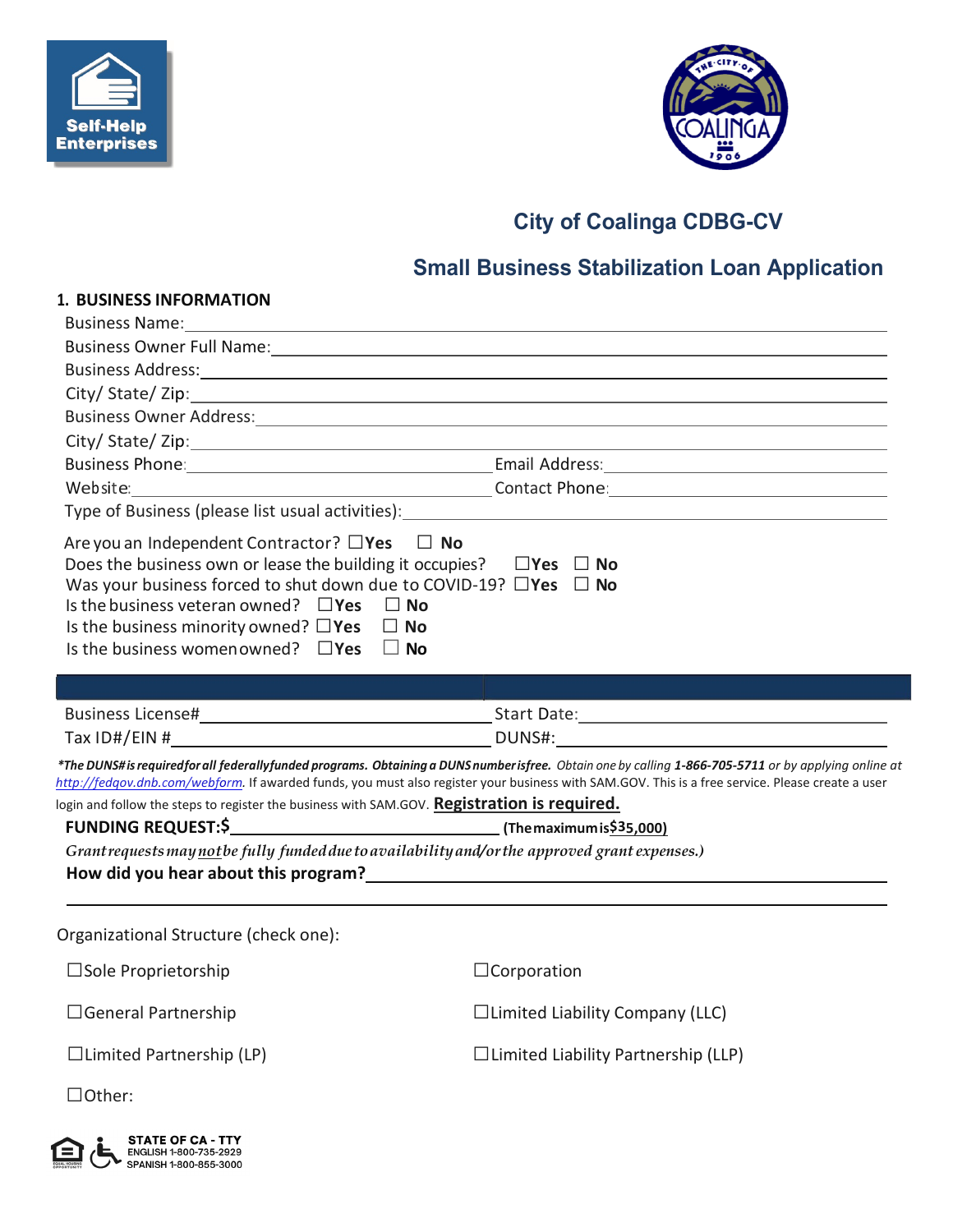## **2. ESTIMATED ADVERSE ECONOMIC IMPACT (Pre February 1, 2020 and Post February 1,2020):**

- a. How has your business been impacted by COVI D-19? (Example: Sales decline in dollars, walk in traffic, etc.)
- b. Describe what adverse economic effects COVID-19 has had on your business to date.
- c. What is your recovery plan?
- d. Is the owner of the business also an employee of the business?
- e. How many full-time (FT) and part-time (PT) employees did you employ prior to COVID-19? (Pre-February 1, 2020). Owner included if an employee of the business.
- f. How many full-time (FT) and part-time (PT) employees do you currently employ? How has this number changed? (Post February 1, 2020) Owner included if an employee of the business.
- g. Proposed number of full-time (FT) and part-time (PT) positions that will be *created or retained* with CDBG-CV funds.  $FT \_\_\$  PT (include the owner if an employee of the business)
- h. Will you be  $\Box$  retaining or  $\Box$  creating a Full Time equivalent (FTE) job with these loan funds? (Full time equivalent job is any one employee working 40 hours or multiple employees working a total of 40 hours the owner can be included in this number if he/she is an employee of the business)
	- 1. Job title(s):
	- 2. List special skills or education required for each position.
	- 3. Expected time needed to hire (number of days following receipt offunds):
	- 4. Hourly Rate:
	- 5. Average hours per week per employee: 6. How/where will the position beadvertised?
	- 7. Is this position held by the owner?  $\square$  Yes  $\square$  No
	- 8. Notes you would like to provide for consideration.

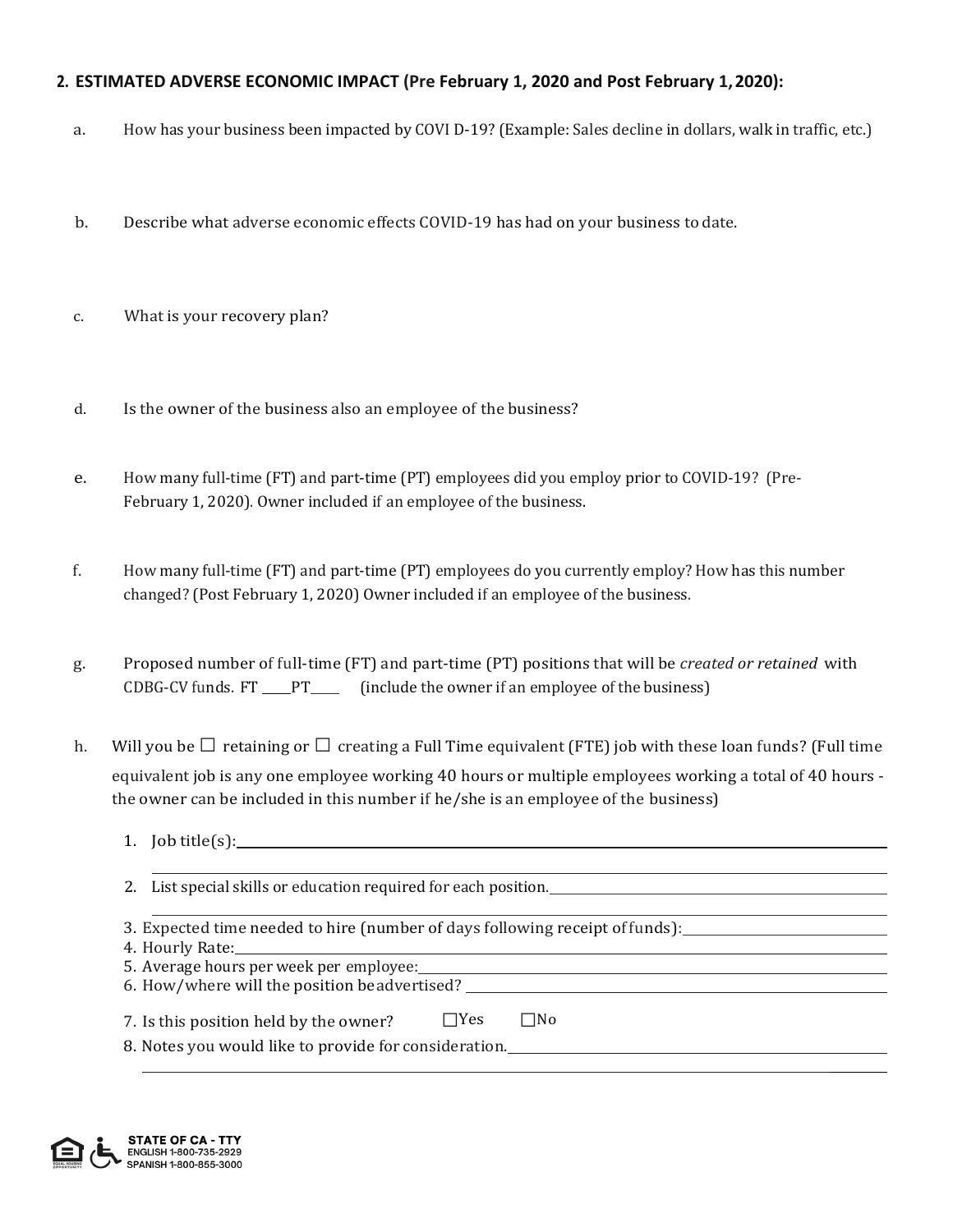### **3. FINANCIAL INFORMATION**

a. Please list the operating expenses that the CDBG-CV award would pay for and attach verification of costs/expenses, include a description and amount (such as lease, utilities, payroll etc.)

- b. Please list other sources of funding for business expenses; including revenues, personal funds, grants and loans applied for and/or received. Include funding source and amount within the year.
- c. Have you applied for any other relief funding? If so, what andwhen?

d. Have you received notification that youare eligible for relief funding? If so, what?

e. Have you received any other relief funding? If so, howmuch?

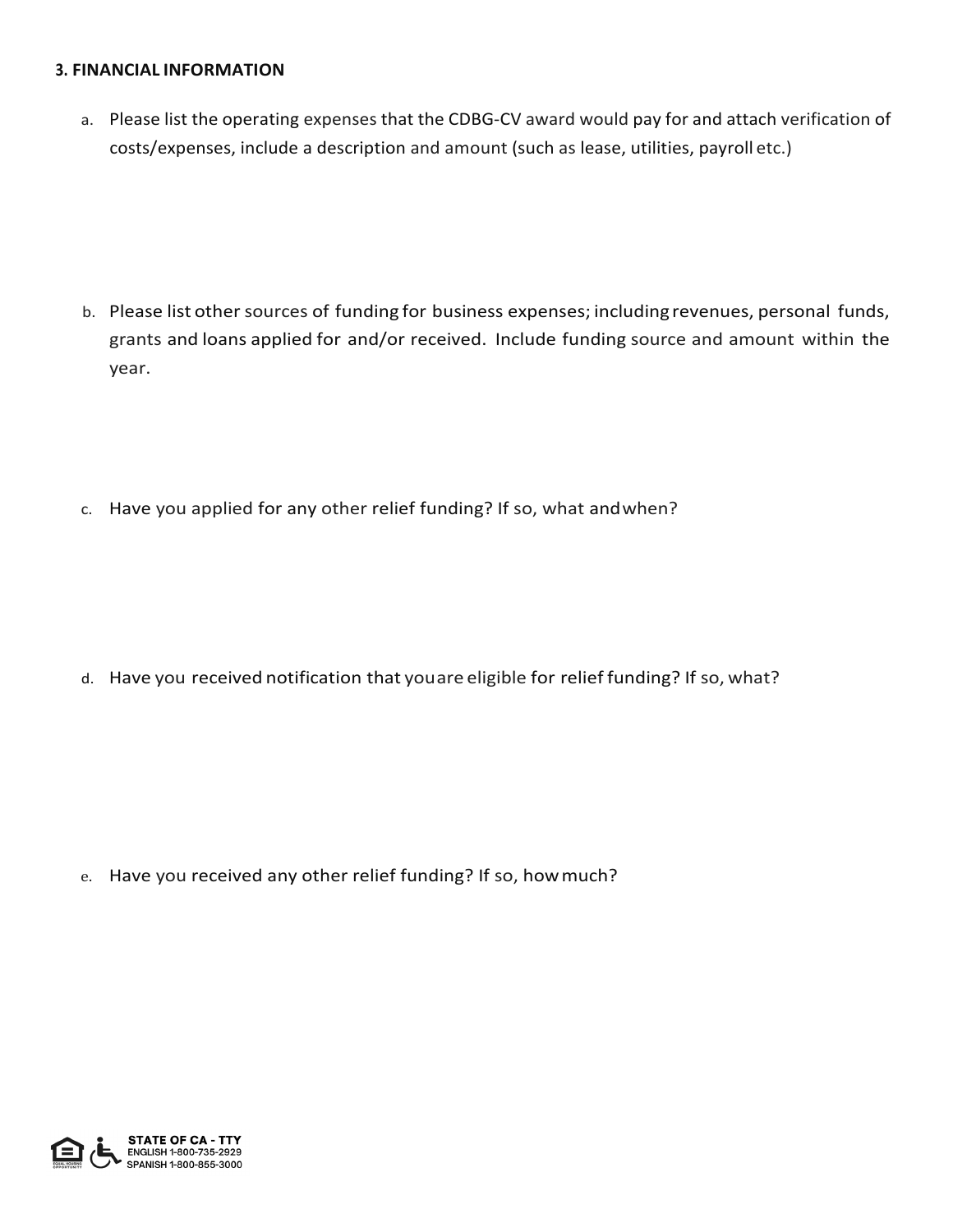## **4. MEETING THE JOBS REQUIREMENTS**

All CDBG-CV-funded activities must create or retain **Low or Moderate Income (LMI)Jobs** - jobs that are held by ormade available to lowandmoderate- income (LMI) persons. HUD defines LMI person whose earnings are less than 80% of the area median income by family household size. *See Income Limit Chart at bottom of this page.*

The applicant must satisfy the following LMI job objectives of the CDBG-CV program:

Low or Moderate Income (LMI) Job - The business must **create or retain** permanent jobs, at least 51 percent of which (computed on a full-time equivalent basis) will be made available to or held be LMI person.

The following requirements must be met for jobs to be considered created or retained.

- 1. If a Business *createsjobs,* there must be documentation (Employee Certification Form) indicating that at least 51 percent of the jobs will be held by or made available to, LMI persons.
- 2. If a Business *retains jobs,* there must be sufficient information documenting that the jobs would have been lost without the CDBG-CV assistance and that one or both of the following applies to at least 51 percent of the jobs:
	- The owner of the business is a LMI person (Employee Certification Form Required at award); or
	- The job is held by a LMI person (Employee Certification Form); or
	- The job can reasonably be expected to turn over within the following two years and steps will be taken to ensure that the job will be filled by or made available to a LMI person.

The following requirements apply for jobs to be considered *available* to or held by LMI persons.

- 1. Created or retained jobs are only considered *available* to LMI personswhen:
	- Special skill that can only be acquired with substantial training or work experience or education beyond high school are not a prerequisite to fill such jobs, or the business agrees to hire unqualified persons and provide training; and
	- The grantee and the assisted business take action to ensure that LMI persons receive first consideration for filling such jobs.

Income Limit Chart:

| HUD 80% AMI limits, per household size, for Kern County, California |                    |                    |                    |  |  |  |  |
|---------------------------------------------------------------------|--------------------|--------------------|--------------------|--|--|--|--|
| 1 person< \$39,150                                                  | 2 person< \$44,750 | 3 person< \$50,350 | 4 person< \$55,900 |  |  |  |  |
| 5 person< \$60,400                                                  | 6 person< \$64,850 | 7 person< \$69,350 | 8 person< \$73,800 |  |  |  |  |